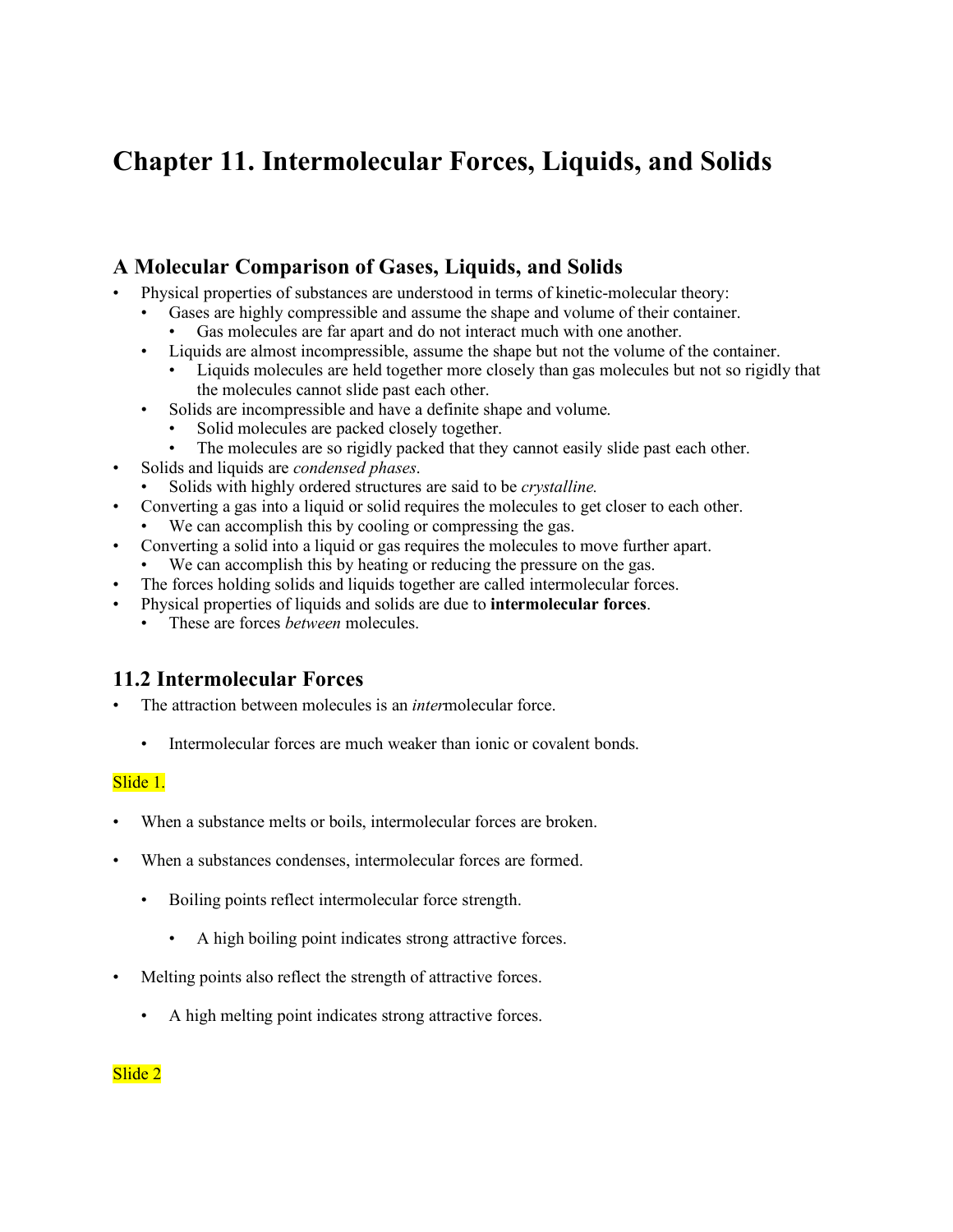- *van der Waals* forces are the intermolecular forces that exist between neutral molecules.
	- These include London dispersion forces, dipole–dipole forces, and hydrogen-bonding forces.
	- Ion–dipole interactions are important in solutions.
		- These are all weak  $\leq 15\%$  as strong as a covalent or ionic bond) electrostatic interactions.

### **Lets go from weak to strong forces**

### **London-Dispersion Forces Slide 3**

- These are the weakest of all intermolecular forces.
- It is possible for two adjacent neutral molecules to affect each other.
	- The nucleus of one molecule (or atom) attracts the electrons of the adjacent molecule (or atom).
	- For an instant, the electron clouds become distorted.
	- In that instant a dipole is formed (called an *instantaneous* dipole).
	- One instantaneous dipole can induce another instantaneous dipole in an adjacent molecule (or atom).
	- These two temporary dipoles attract each other.
	- The attraction is called the **London dispersion force**, or simply a dispersion force.
		- London dispersion forces exist between all molecules.
- What affects the strength of a dispersion force?
	- Molecules must be very close together for these attractive forces to occur.

Deviation in the ideal Gas law: Notice H2, N2, vs CO2

- **Polarizability** is the ease with which an electron distribution can be deformed.
	- The larger the molecule (the greater the number of electrons) the more polarizable it is.
		- London dispersion forces increase as molecular weight increases.
		- London dispersion forces depend on the shape of the molecule.
	- The greater the surface area available for contact, the greater the dispersion forces.
	- London dispersion forces between spherical molecules are smaller than those between more cylindrically shaped molecules.

### **Dipole–Dipole Forces**

• **Dipole–dipole forces** exist between neutral polar molecules.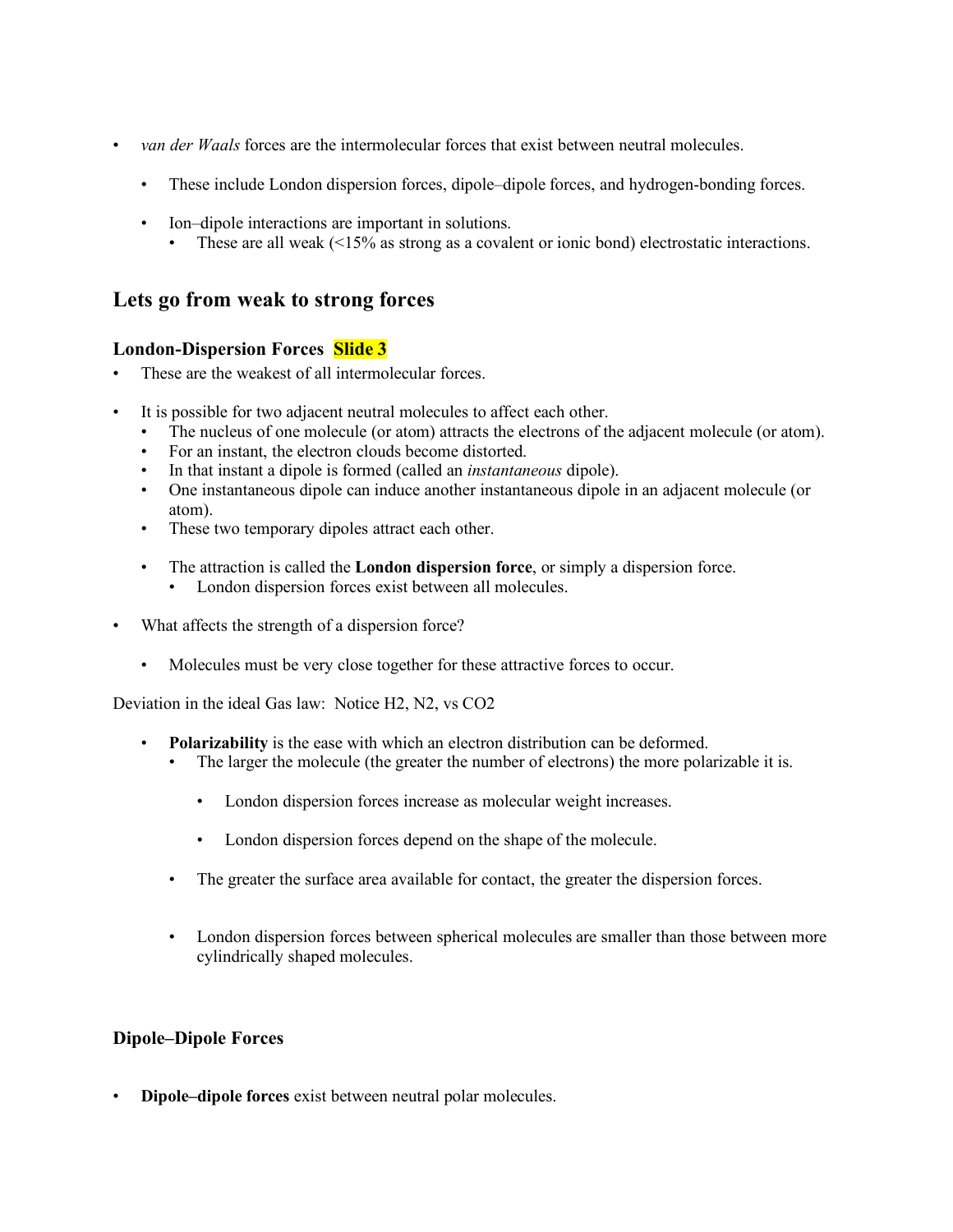- Polar molecules attract each other.
	- The partially positive end of one molecule attracts the partially negative end of another.
- Polar molecules need to be close together to form strong dipole–dipole interactions.
- If two molecules have about the same mass and size, then dipole–dipole forces increase with increasing polarity.
- For molecules of similar polarity, those with smaller volumes often have greater dipole–dipole attractions.

### **Hydrogen Bonding**

- Experiments show that the boiling points of compounds with H–F, H–O, and H–N bonds are abnormally high.
	- Their intermolecular forces are abnormally strong.
- **Hydrogen bonding** is a special type of intermolecular attraction
	- This is a special case of dipole–dipole interactions.
	- H-bonding requires:
		- H bonded to a small electronegative element (most important for compounds of F, O, and N).
		- an unshared electron pair on a nearby small electronegative ion or atom (usually F, O, or N on another molecule).
	- Electrons in the H-X bond  $(X$  is the more electronegative element) lie much closer to X than H.
	- H has only one electron, so in the H-X bond, the H<sup>+</sup> presents an almost bare proton to the X<sup>-</sup>.
		- Bond energies of hydrogen bonds vary from about **4 kJ/mol to 25 kJ/mol.**
		- They are much weaker than ordinary chemical bonds.
- Intermolecular and intramolecular hydrogen bonds have exceedingly important biological significance.
	- They are important in stabilizing protein structure, in DNA structure and function, etc.

• An interesting consequence of H-bonding is that the density minimum of water is at  $4^{\circ}C$  and ice floats.

### **Explain the properties of water related to the ecology of lakes.**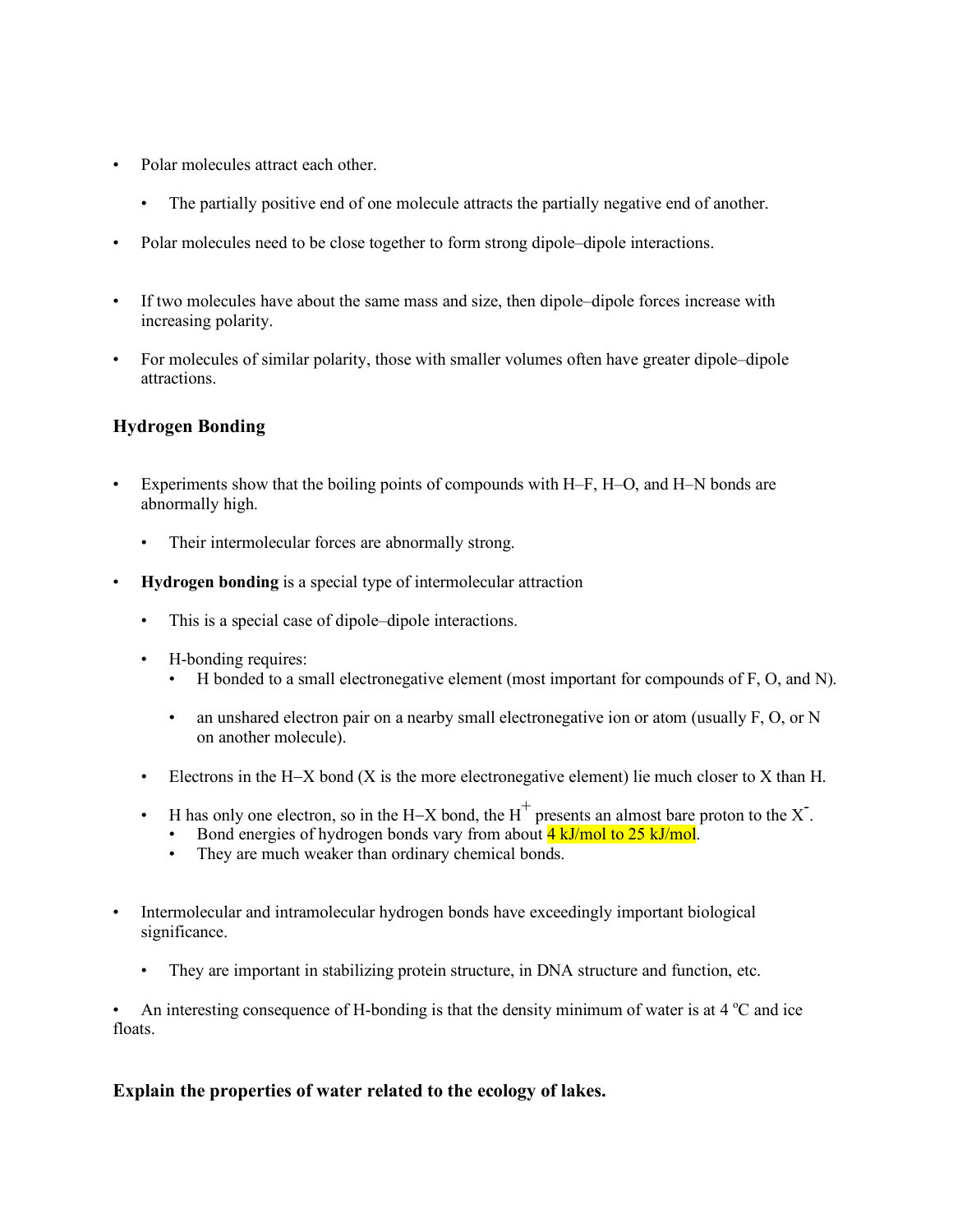#### **Ion-Dipole Forces - the strongest forces**

- An **ion–dipole** force is an interaction between an ion  $(e.g., Na<sup>+</sup>)$  and the partial charge on the end of a polar molecule/dipole (e.g., water).
- It is especially important for solutions of ionic substances in polar liquids.
	- Example: NaCl(*aq*)

### **Comparing Intermolecular Forces**

- Dispersion forces are found in all substances.
	- Their strength depends on molecular shapes and molecular weights.
- Dipole–dipole forces add to the effect of dispersion forces.
	- They are found only in polar molecules.
- H-bonding is a special case of dipole–dipole interactions.
	- It is the strongest of the intermolecular forces involving neutral species.
	- H-bonding is most important for H compounds of N, O, and F.
- If ions are involved, ion–dipole (if a dipole is present) and ionic bonding are possible.
	- Ion-dipole interactions are stronger than H-bonds.
- **Keep in mind that ordinary ionic or covalent bonds are much stronger than these interactions!**

### **Some Properties of Liquids**

#### **Viscosity slide 12 and 13**

- **Viscosity** is the resistance of a liquid to flow.
- A liquid flows by sliding molecules over one another.
- Viscosity depends on:
	- the attractive forces between molecules.
		- The stronger the intermolecular forces, the higher the viscosity.
	- the tendency of molecules to become entangled.
		- Viscosity increases as molecules become entangled with one another.
	- the temperature.
		- Viscosity usually decreases with an increase in temperature.

### **Surface Tension**

- Bulk molecules (those in the liquid) are equally attracted to their neighbors.
- Surface molecules are only attracted inward towards the bulk molecules.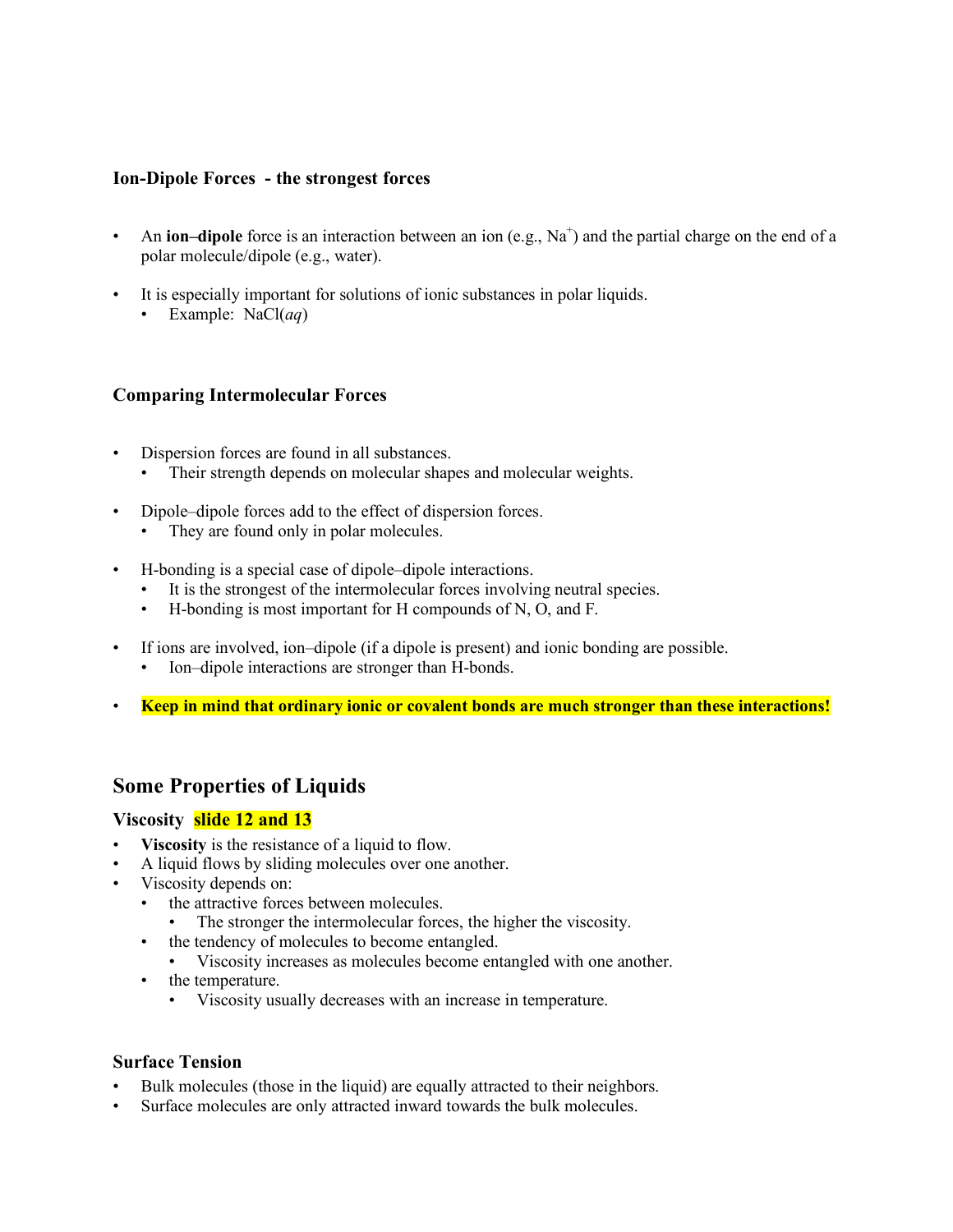- Therefore, surface molecules are packed more closely than bulk molecules.
- This causes the liquid to behave as if it had a "skin."
- **Surface tension** is the amount of energy required to increase the surface area of a liquid by a unit amount.
- Stronger intermolecular forces cause higher surface tension.
	- Water has a high surface tension (H-bonding)
		- Hg(*l*) has an even higher surface tension (there are very strong metallic bonds between Hg atoms).
- Cohesive and adhesive forces are at play.
	- **•** *Cohesive forces* **are intermolecular forces that bind molecules to one another.**
	- **•** *Adhesive forces* **are intermolecular forces that bind molecules to a surface.**
	- *•* Illustrate this by looking at the meniscus in a tube filled with liquid.
		- The *meniscus* is the shape of the liquid surface.
		- If adhesive forces are greater than cohesive forces, the liquid surface is attracted to its container more than the bulk molecules. Therefore, the meniscus is U-shaped (e.g., water in glass).
		- If cohesive forces are greater than adhesive forces, the meniscus is curved downwards (e.g., Hg(*l*) in glass)
- *•* **Capillary action** is the rise of liquids up very narrow tubes.
	- The liquid climbs until adhesive and cohesive forces are balanced by gravity.

Think about how this works! Make the tube very small. How does this work in plants!

# **Phase Changes**

- **• Phase changes** are changes of state.
	- Matter in one state is converted into another state.
		- *Sublimation*: solid  $\rightarrow$  gas.
		- *Melting or fusion*: solid  $\rightarrow$  liquid.
		- *Vaporization*: liquid  $\rightarrow$  gas.
		- *Deposition*: gas  $\rightarrow$  solid.
		- *Condensation*: gas  $\rightarrow$  liquid.
		- *Freezing*: liquid  $\rightarrow$  solid.

### **Energy Changes Accompanying Phase Changes**

- Energy changes of the system for the above processes are: *melting* or *fusion*:  $\Delta H_{\text{fus}} > 0$  (endothermic).
	- **•** The enthalpy of fusion is known as the **heat of fusion**.
	- *• vaporization*: ∆*H*vap > 0 (endothermic). Ethanol Demo
		- **•** The enthalpy of vaporization is known as the **heat of vaporization**.
	- *sublimation*:  $\Delta H_{sub} > 0$  (endothermic).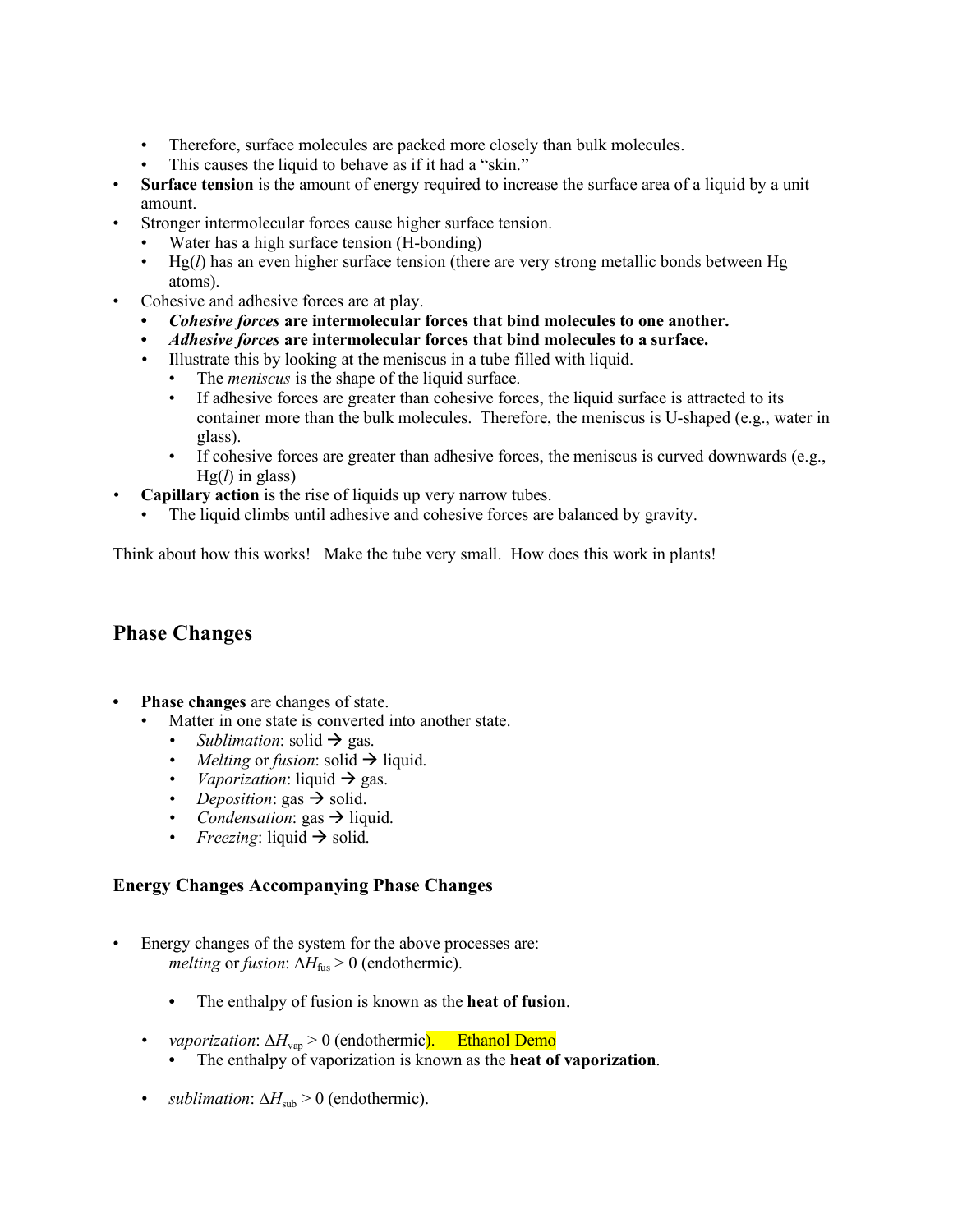- *•* The enthalpy of sublimation is called the **heat of sublimation.**
- *deposition*:  $\Delta H_{\text{dep}}$  < 0 (exothermic).
- *(exothermic).*
- *freezing*: ∆*H*<sub>fre</sub> < 0 (exothermic).
- Generally the heat of fusion (enthalpy of fusion) is less than heat of vaporization.
	- It takes more energy to completely separate molecules than to partially separate them.

### **And these relationships are due to intermolecular forces.**

### **Heating Curves**

• Plot of temperature change versus heat added is a *heating curve*.

heat capacity of ice 2.05 J/g K The **molar heat of fusion of ice** is 6.01 kJ/mol heat capacity of water 4.19 J/g K The **molar heat of vap of water** is 40.65 kJ/mol heat capacity of ice 2.05 J/g K heat capacity of steam 1.966 J/g K

- During a phase change adding heat causes no temperature change.
	- The added energy is used to break intermolecular bonds rather than cause a temperature change.
	- These points are used to calculate  $\Delta H_{\text{fus}}$  and  $\Delta H_{\text{vap}}$ .
- *Supercooling*: When a liquid is cooled below its freezing point and it still remains a liquid. **DUCKS**

# **11.6 Phase Diagrams**

- **• A phase diagram** is a plot of pressure vs. temperature summarizing all equilibria between phases.
- Phase diagrams tell us which phase will exist at a given temperature and pressure.
- Features of a phase diagram include:
	- **•** vapor-pressure curve: generally as temperature increases, vapor pressure increases.
	- **•** *critical point*: critical temperature and pressure for the gas.
	- **• normal melting point**: melting point at 1 atm.
	- **triple point**: temperature and pressure at which all three phases are in equilibrium.
	- Any temperature and pressure combination not on a curve represents a single phase.

### **Phase Diagrams of H2O and CO2**

- *• Water*:
	- In general, an increase in pressure favors the more compact phase of the material.
		- This is usually the solid.
	- Water is one of the few substances whose solid form is less dense than the liquid form.
		- The melting point curve for water slopes to the left.
	- The triple point occurs at 0.0098 °C and 4.58 mm Hg.
	- The normal melting (freezing) point is 0 °C.